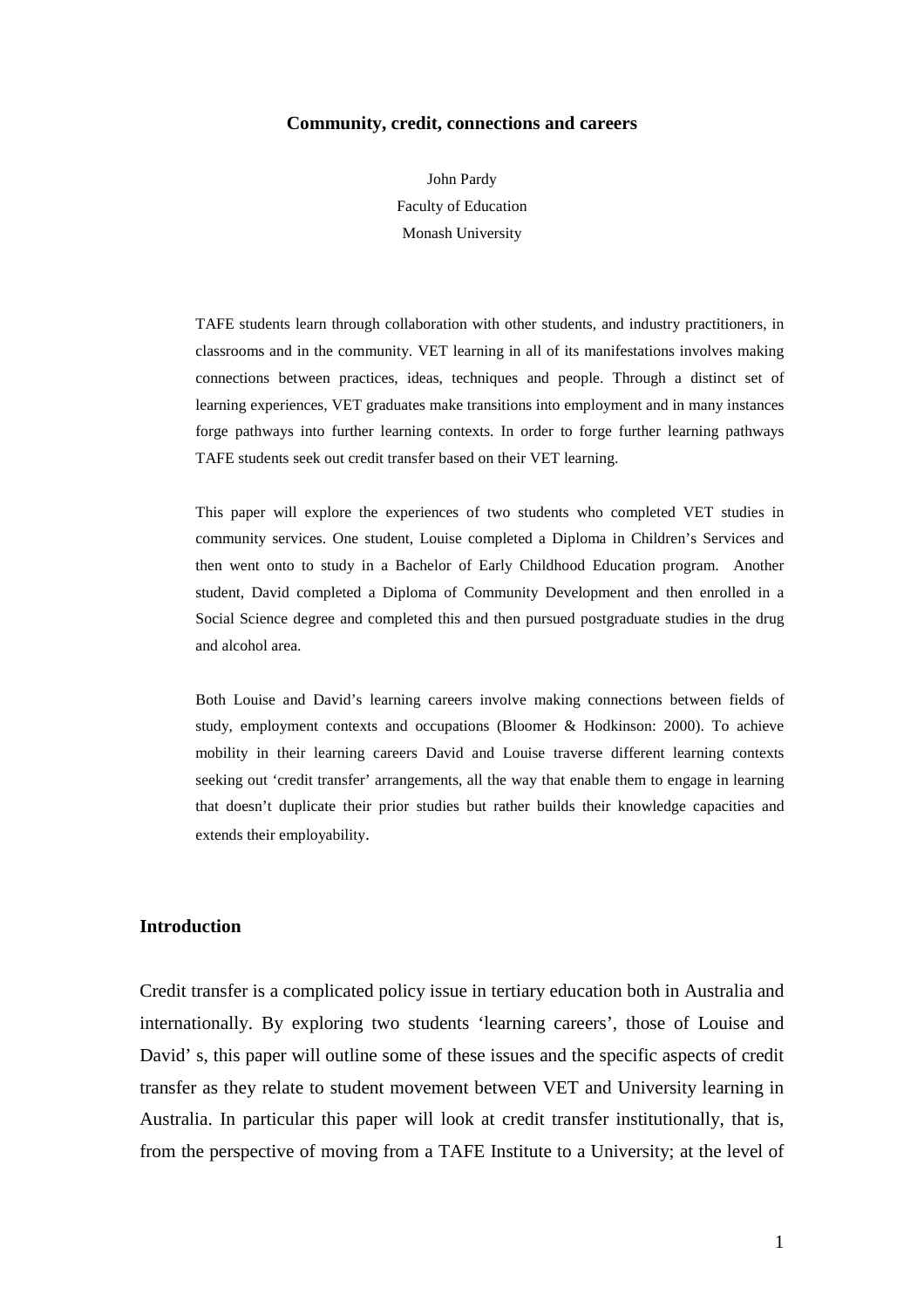qualifications and explore the differences in VET learning and learning in higher education.

Louise and David's stories come from a series of interviews of TAFE students learning experiences that were conducted as a wider research study about the nature of TAFE learning. (Pardy: 2006) That research project illuminated the ways in which people deployed TAFE studies as a strategy to 'build a workable life'. The research made two arguments about contemporary vocational education and training, those being a renewed emphasis on credentialism in recent VET reforms along with the persistence of VET learning as a strategy and resource for self development. The notion of workability was conceptualised and understood from the analysis of the series of interviews as a subjective strategy of self-development that stands in contrast and contradiction to the more instrumentalist rendition of employability. The implementation of the National Training Framework (NTF) as a consequence of the last wave of Australian VET reform placed qualifications at the front and centre of VET learning. These reforms, which saw the wholesale implementation of competency based training through national industry Training Packages inextricably linked workforce participation with industry determined and controlled credentialism. As a consequence it is the 'qualification' that has become the principal outcome of TAFE and VET learning more generally. Although TAFE learners are able to identify and articulate broader social, culture and individual dividends of their studies, VET policy reform relies on the valuation qualifications as evidence of productivity and (economic) progress.

# **Qualifications and careers**

The reconfigurations and readjustments to TAFE learning as a result of the last waves of VET policy reforms consequently enshrined national industry qualifications as the predominant curriculum format. It is through this format that the use of competency based training and assessment approaches have become *de rigueur.* Parallel with these changes in TAFE learning, patterns of workforce participation and the skills needed to gain and sustain employment in the current post-industrial consumer economy have also undergone considerable change. Employment itself has become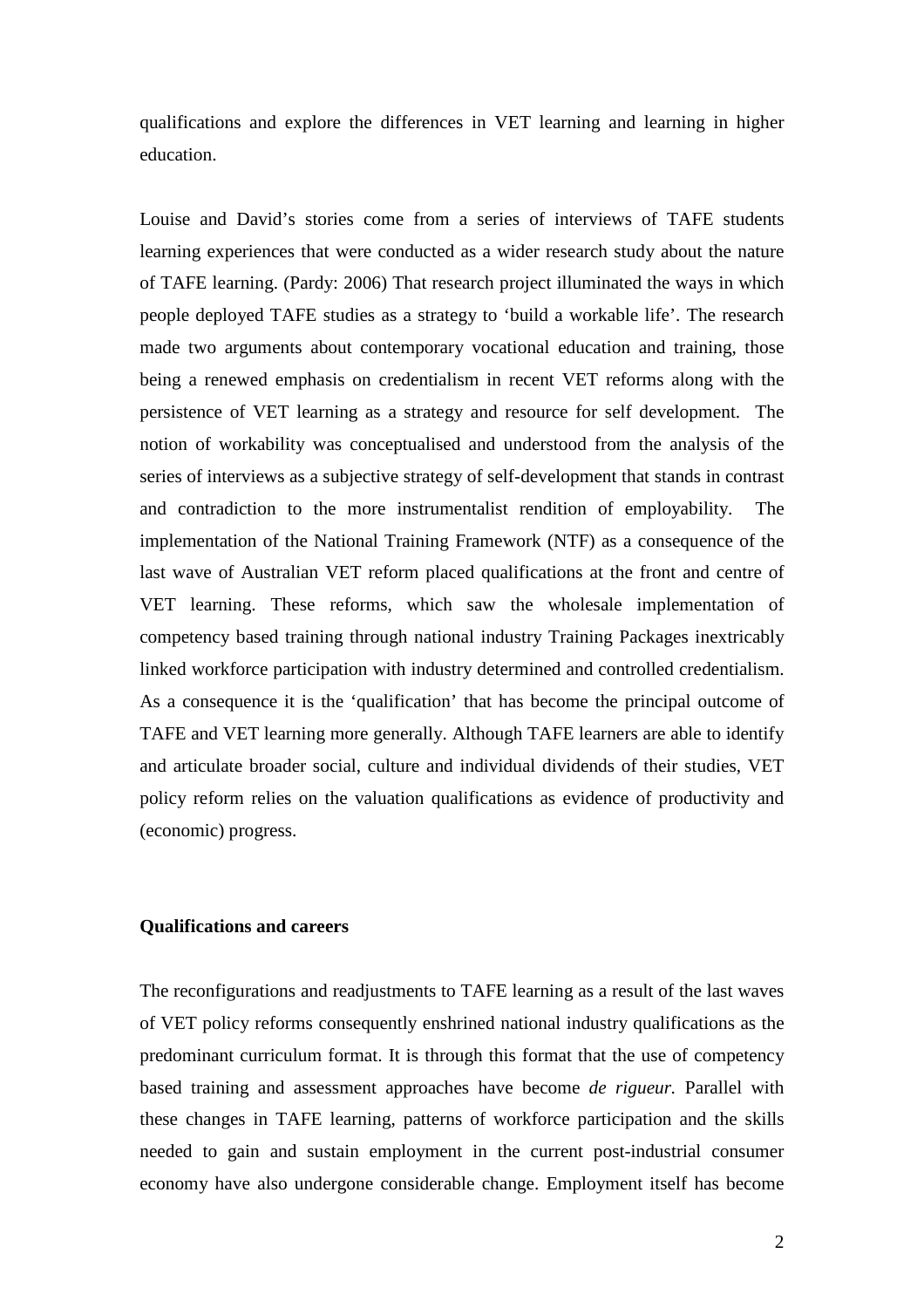'non-standard' and subsequently more precarious. No longer is the 'job for life' scenario the standard experience for workers in the brave new worlds of work in the 'knowledge economy'. The advent and ubiquity of information and communication technologies and the subsequent reconfiguration of production and consumption practices both locally and globally have resulted in new pressures on tertiary education more generally. More now than ever the 'credential' in the form of qualifications is central to sustainable workforce participation. Both Louise and David forge a 'learning career' that traverses TAFE and University study. Their stories are not just catalogues of achieved qualifications but are rather evidence of the policy conundrum that is 'credit transfer' in Australian tertiary education. Louise and David have learning careers that involve exposure to different forms of knowledge through participating in different types of tertiary education institutions.

Bloomer and Hodkinson (2000) proposed a definition of the 'learning career' that indicates an individual's course through life. Such courses through life are more often than not often disrupted by detours, potholes (Sennett:1998) and a plethora of choices about routes and which ones to take in order to get 'somewhere'. Whilst the policy rhetoric of lifelong learning has relied on 'pathways', this language rather deceptively smoothes over the individual and social strategies and tactics endured by contemporary learners to craft a workable life, that more often than not will involve employment, although precariously. A 'learning career' is an educational concept that captures the ways in which contemporary education participation has indeed become non-linear and not as straightforward as the lexicon of pathways suggests. Learning careers involve a diversity of learning experiences both formal and informal, in a range of contexts, through different formats, in a diversity of institutions, for a variety of purposes. More importantly from a credit transfer point of view , learning careers involve exposure to different forms and types of knowledge such as disciplinary knowledge in the academic sense and work based or practice based knowledges in the vocational contexts.

According to Bloomer and Hodkinson, a 'learning career' refers to the development of dispositions to learning over time. The concept of learning careers necessarily takes a longer term perspective of learning and educational participation and recognises the importance of individual's capacities to adjust to different patterns and experiences of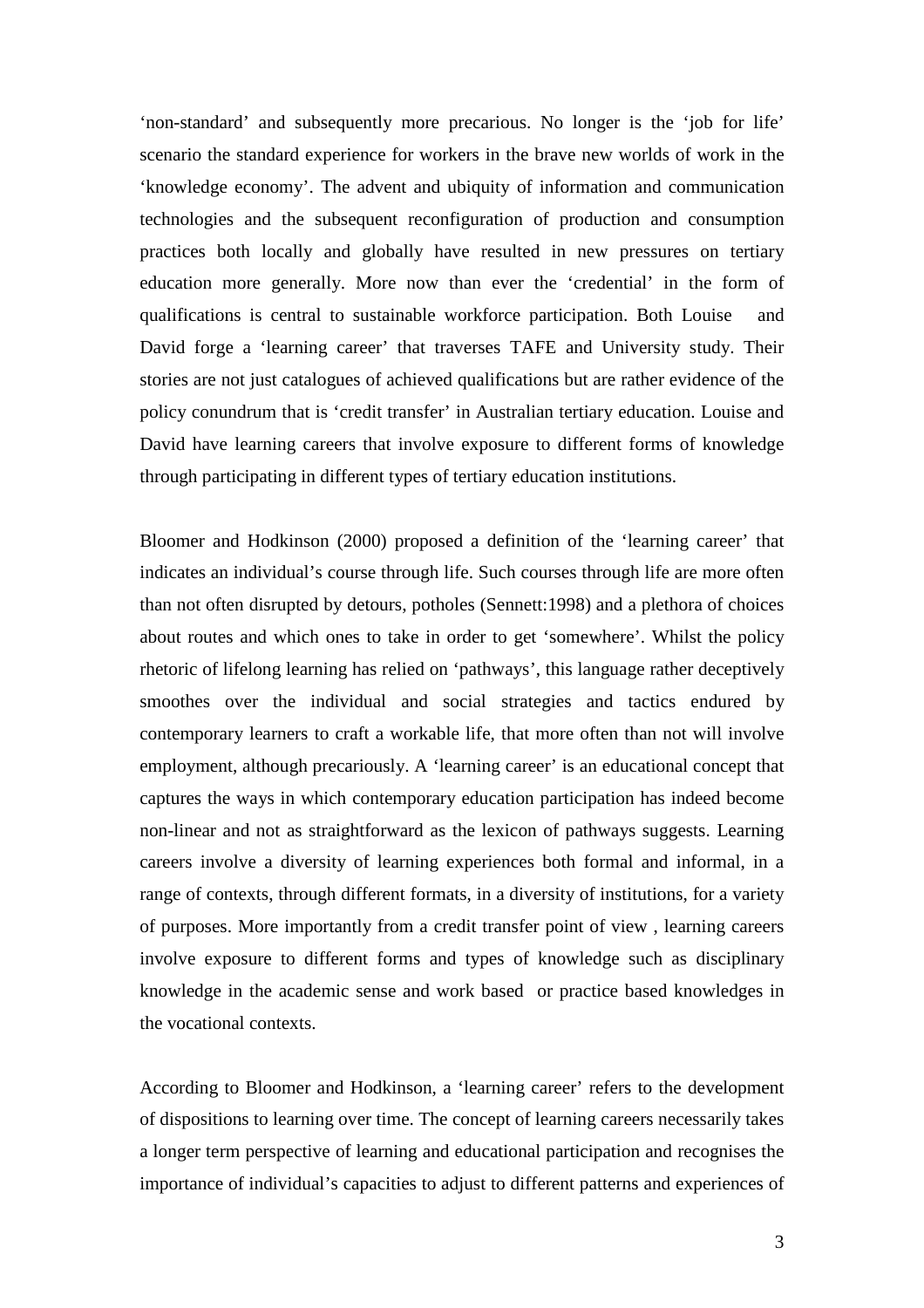education and learning in different spaces at different times. As Bloomer and Hodkinson indicate of the learning career,

'It is a career of events, activities and meanings, and the making and remaking of meanings through those activities and events, and it is a career of relationships and the constant making and remaking of relationships, including relationships between position and disposition. Learning career refers to the development of dispositions to learning over time (Bloomer & Hodkinson, 2000, p.590).'

Both Louise and David deploy TAFE learning to be better able to navigate a more complex social milieu to extend their abilities in order to be more secure in terms of employment options in a changing world of work. Intrinsic to both their 'learning careers' are achieving 'credit' for their TAFE learning to pursue studies in higher education at university.

One of the significant achievements in Australian education systems over the past few decades has been the expansion of participation post compulsory education and the subsequent opening up of pathways between different tertiary learning options. Education is understood as important to social cohesion, economic development and the individual. VET reform in Australia was premised on the notion that the more qualified the Australian workforce becomes; the more economically competitive Australia would become making it an attractive destination for global investment The VET reforms that saw the implementation of competency based training and training packages it was argued expanded the breadth of VET provision to improve pathways from school education, tertiary education with improved transitions into employment. (HLRTP) This claim may be true for some people in particular vocational and industry areas and fields but cannot be claimed to be universally the case. Pathways between school and VET were made easier and more seamless through the development across Australia of comprehensive VET in schools programs.

The pathways between VET learning and higher education (HE) are another story. It is another story because of the different histories and practices of teaching, learning and assessment that characterise VET and HE. Crudely, one sector is known as occupationally bound (VET) and practical whilst the other is understood as knowledge bound in a disciplinary and theoretical sense (HE). This crude distinction, although ignorant to the changes in the nature of tertiary learning generally fails to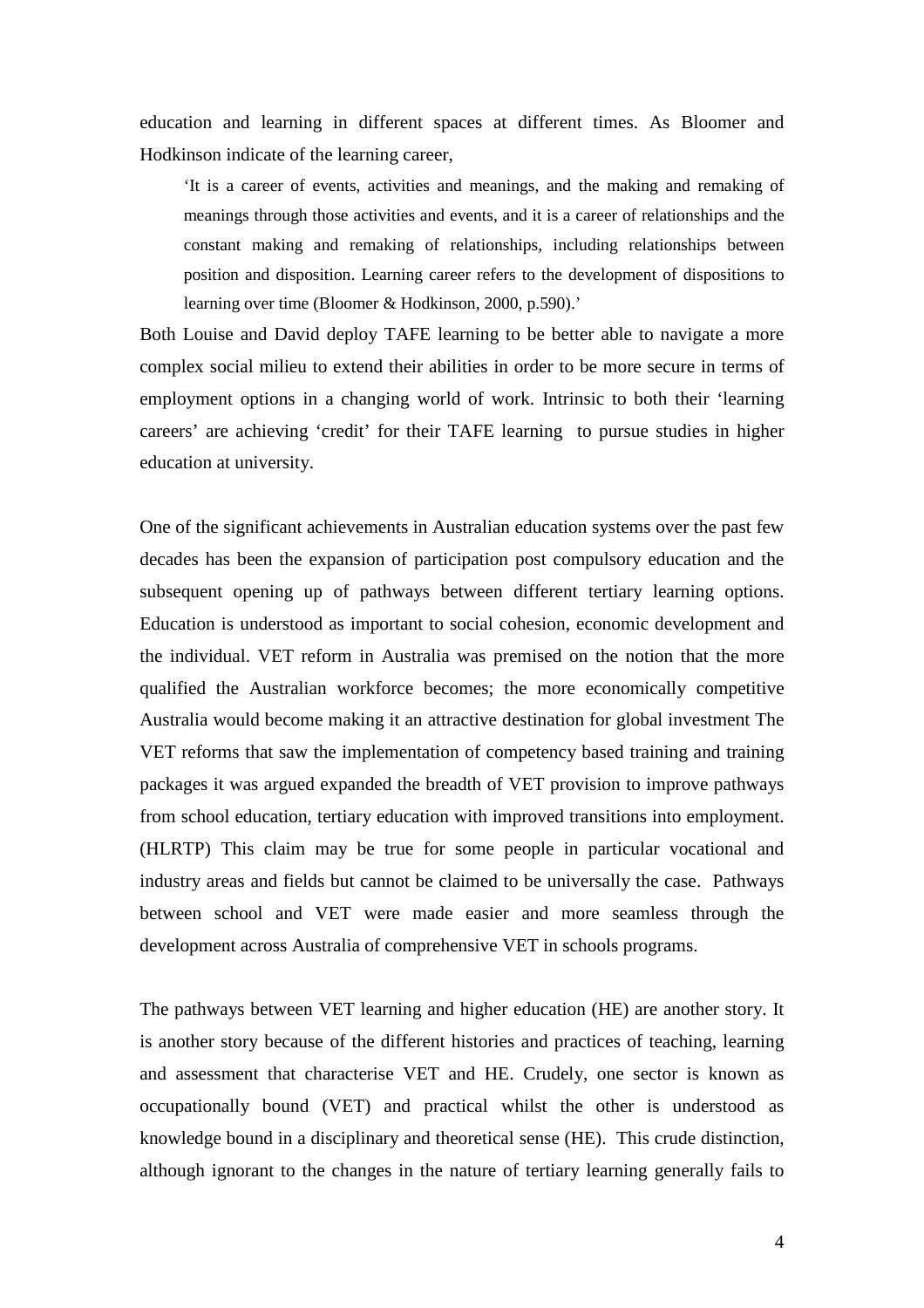take account of changes to the nature of knowing and knowledge more generally in our present so-called 'knowledge economy'. Nonetheless at the subjective level of 'learning careers' contemporary tertiary education students traverse the different aspects of knowledge as provided and delivered by tertiary education in both VET and HE. In addition to these institutional (tertiary education) experiences contemporary students know, make and consume knowledge in their everyday lives down the (wireless) lines of globally networked information superhighways, in workplaces, in communities and through leisure activities such as gaming, cinema and culture more generally.

So today, contemporary students in Australia are knitting together learning trajectories that cross the sectoral boundaries of VET and HE, in spite of different approaches to knowledge, assessment and learning. These learning trajectories more often involve learning across different curricula formats and delivery contexts. Workplace learning, flexible delivery and electronic learning have become central in the suite of provision strategies adopted in VET and also have a place in HE. In a policy sense the Australian Qualifications Framework (AQF) and locally arranged credit transfer agreements are the only existing enablers and conduits to support credit transfer for learning careers in Australian tertiary education. The policy goals in Australia over the past decade have sought in various ways to emphasise 'seamless pathways' but more accurately resemble paths of 'crazy paving' (Harris, Rainy & Summer:2006). To achieve seamlessness requires agility on part of students, educators, and tertiary education administrators to facilitate smoother movement between and across the different organisational contexts in which tertiary education takes place in Australia. In the Australian context, crossing sectoral boundaries from VET learning to higher education increases the importance of credit transfer protocols given the everyday reality of learning careers. Barriers and obstacles to credit transfer for prior education achievement could as a real disincentive and obstacles in people's indefatigably idiosyncratic learning careers.

The lexicon of skills has become central in an information society and a knowledge economy to shaping and understanding the importance of participation in tertiary education both within Australia and internationally. The noun, skill, is defined by the Oxford Illustrated Dictionary (Second Edition, 1975) as 'expertness, practised ability,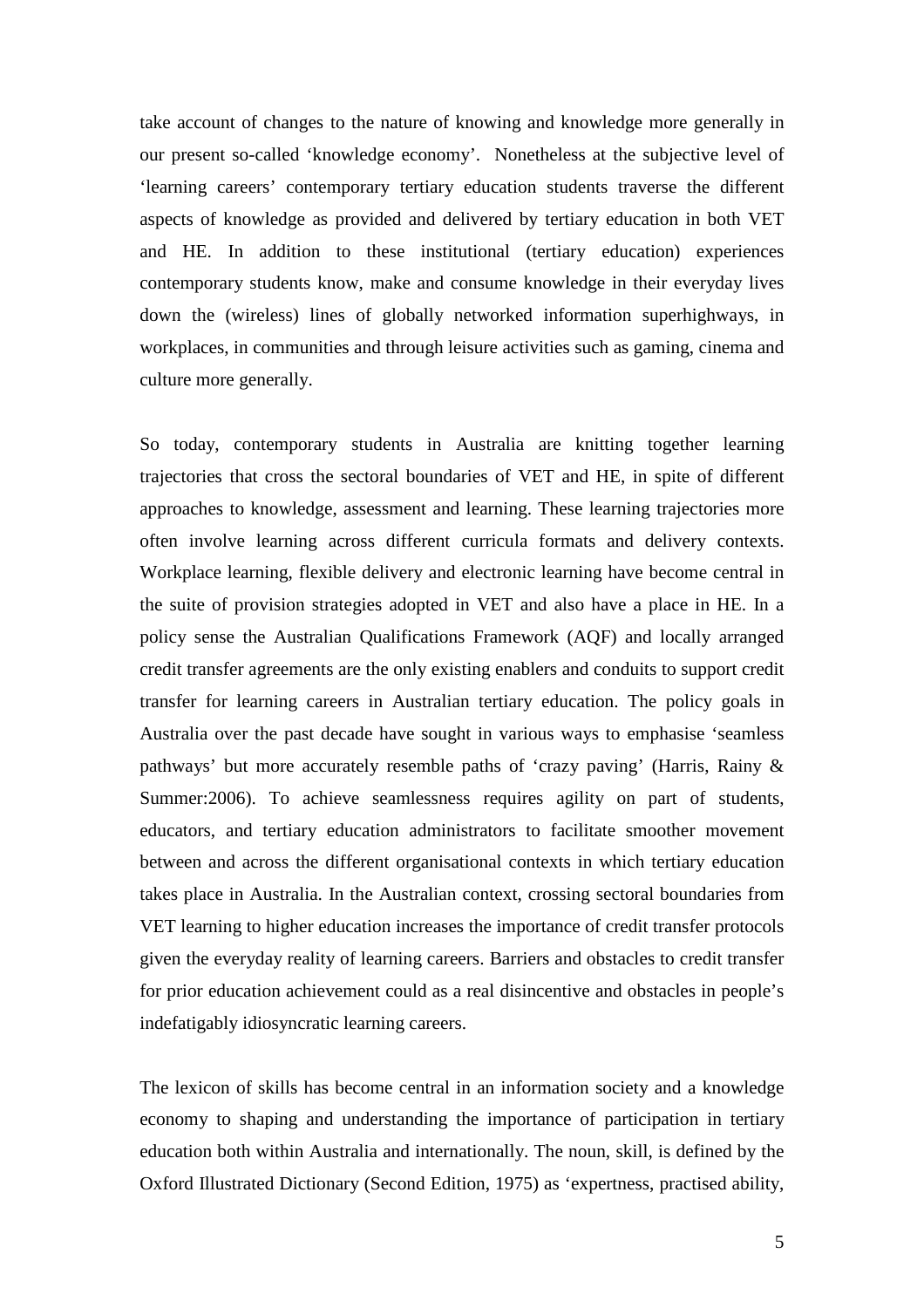dexterity, facility in doing something.' Tertiary students today are indeed expert and dexterous in being able to move in and out of a variety of education and learning contexts, both institutional and more informal in order to shape a course through life making for themselves a livelihood and a 'learning career'. The term skills it seems presents a opportunity to think through and to fairly and justly recognize credit matters.. Learning careers are often furnished with accredited, non-accredited, endorsed, non-endorsed; certificates, diplomas, certificates of completion and/or participation together with employment, project, field and cultural experiences that are as diverse as they are connected but are underpinned by skills. The connection or anchor of any learning career is the subject or individual who authors and forges it.

Louise and David both started tertiary studies at university after finishing secondary schooling but left after very short times to travel overseas and 'see the world'. They also both came back from traveling wanting to get a qualification leading to a career. Both Louise and David pursued TAFE learning in the community services fields. The community services industry is culturally and historically been theorized as a feminised industry as the skill of 'caring' has been constructed around 'womens work'. Pocock (1988) has argued that skill in Australian VET is not a gender-neutral construct but is rather has been historically formed through privileging the value of male labour. Such a masculinist construct of skill as argued by Pocock works to devalues skill associated with so-called women's work as being not only less valuable but at worst invisible. Care work whether with, children, people with disabilities, the aged or any one requiring support is often understood as not only women's work but as service work largely carried out by the working-class women(Skeggs:1997).

Both Louise and David embark on TAFE studies in the community services sector that are concerned with personal support and care work. Louise, in Children's Services field and David in the disability field. What we see in Louise and David's trajectories are learning careers where ways of knowing are refracted through social, cultural and discursive actions, in TAFE learning that includes employment based learning combined with classroom learning. A recent report into 'credit transfer' in Australian tertiary education defines credit transfer as,

"Credit involves granting students some level of exemption, status or advanced standing (these terms are used interchangeably) in the course they are entering in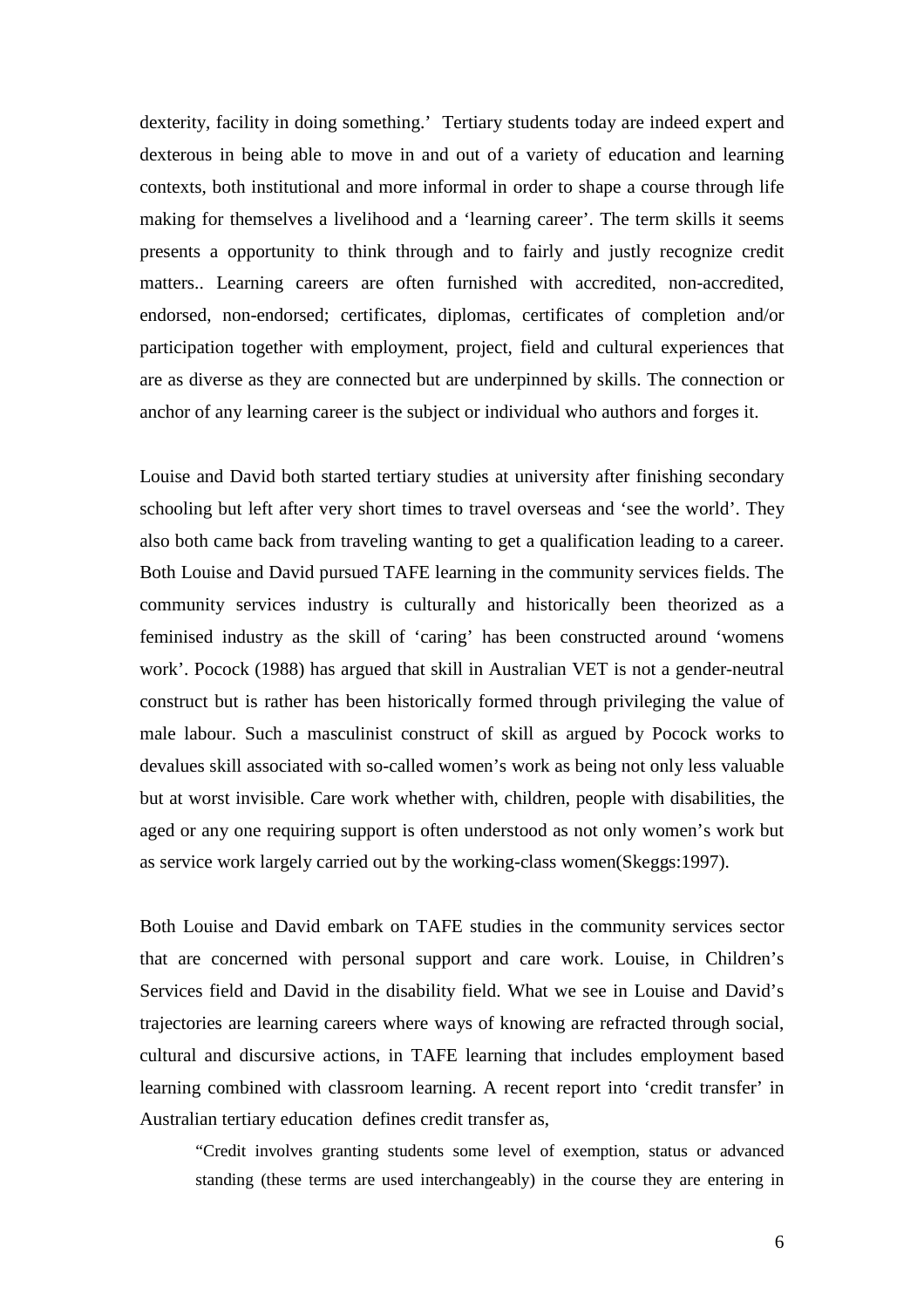recognition of relevant prior studies and/or work experience and/or life experience. When granted credit, a student is not required to study the unit or units for which exemption, status or advanced standing is granted". (Phillips KPA: 2006, p. 32)

The conundrums that are glossed over in this defintion are the breadth and variability of what is entailed in VET learning generally and in a TAFE education as experienced by Louise and David. Both their stories reveal different patterns of learning and different processes for achieving credit. Skill as a unifying possibility for credit starts to come undone when different tertiary sectors have different takes on skill, not to mention understandings of skill in disciplinary or vocational specific contexts together with broader cultural, gender and historical reckonings of skill.

# **Louise**

Louise, is a young woman who wanted to study early childhood education when she had returned from overseas travel. Competition for tertiary had intensified and Louise was unable to get a university place. Louise was advised that by undertaking TAFE studies she would enhance her chances of achieving a place in the degree program. Despite her initial disappointment, Louise pursued the option of TAFE. Louise's learning career involved overseas travel along with her initial study. The credentials that furnish her learning career includes, a Cetificate III in Childrens Services, a Diploma in Children's Services and then a Bachelor of Education (Early Childhood) attempt at university

Initially, Louise negatively associated TAFE with 'tradies' and didn't hold TAFE learning in the same esteem that she attached to university learning.

"I think I was pretty skeptical about it in the first place, because I thought that it probably wasn't as good as university. You kind of have this ideology that university is it – you've made it. But when you go to TAFE you kind of think, well, TAFE's a tradies place – all the tradies go toTAFE. And I just didn't think that that was for me. But I came into it, but I my views I think on the first day had completely changed – I loved it".

#### *What happened on the first day to challenge those views for you?*

"It was actually one of the teachers got up and just spoke about their experiences. Where TAFE was going to take us at the end of it and, I think, because she made it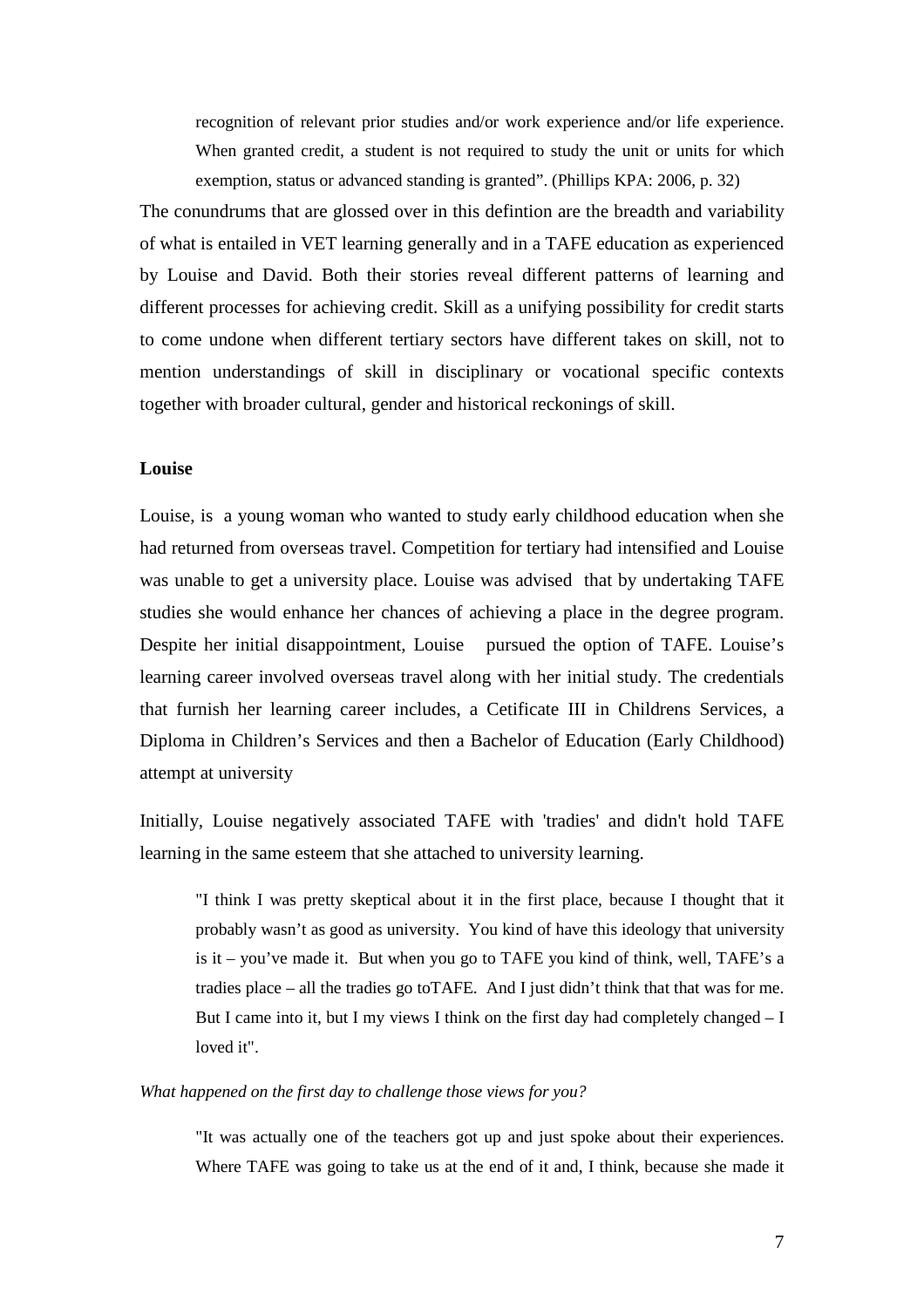sound so positive; she hadn't really talked about the university system, but she talked about what we could do with our qualification at the end of it, and it was just a real community – I kind of liked that aspect of it."

Louise, through the teachers' enthusiasm about children's services education in TAFE understands it as an induction into a community and a industry. A community that is occupationally located in the services industries, as in children's services, in contrast to the historical notion of childcare. In TAFE and VET more often than not teachers are educator/practitioners who provide to students an induction into a field of practice. Usually these teachers will have substantial links to the industry that they are teaching in. As a consequence TAFE learning is based on the collective actions of acquiring the requisite practice skills and informational knowledge for specific jobs and work more generally together with learning to get a job. For Louise it also involved preparation to secure a sought after university place.

TAFE learning for Louise involved the induction into the children services field.

Louise describes her TAFE experience as intimate and personable and contrasts this with her experience as a university student.

"With the TAFE experience it became familiar. You had the same people in your group all the time. You knew your teachers; you got to know them personally. What they had done in industry, whereas in the university it's just such a huge environment. You kind of get lost and you can't really figure out what it is – there's no networking. So there's no support there. Even if you're not really understanding something. You can't really stop and say, hang on a minute, can you go back a step. Whereas with the TAFE system it was very much the teachers were there for us. That's how it kind of felt. It was like a welcoming to the industry. She even said, "Welcome to the industry. We value you making this decision".

Louise believes she was able to learn the 'tricks of the trade' through her TAFE learning, which included opportunities to develop the skills and capabilities to become a childcare practitioner. Louise also learnt to identify with the 'industry' area she was seeking a qualification for.

"So we did a lot of hands on things because in our industry you have to be quite resourceful, so we actually took excursions. The teachers took us on excursions to shops that you would be able to pick up resources that would be of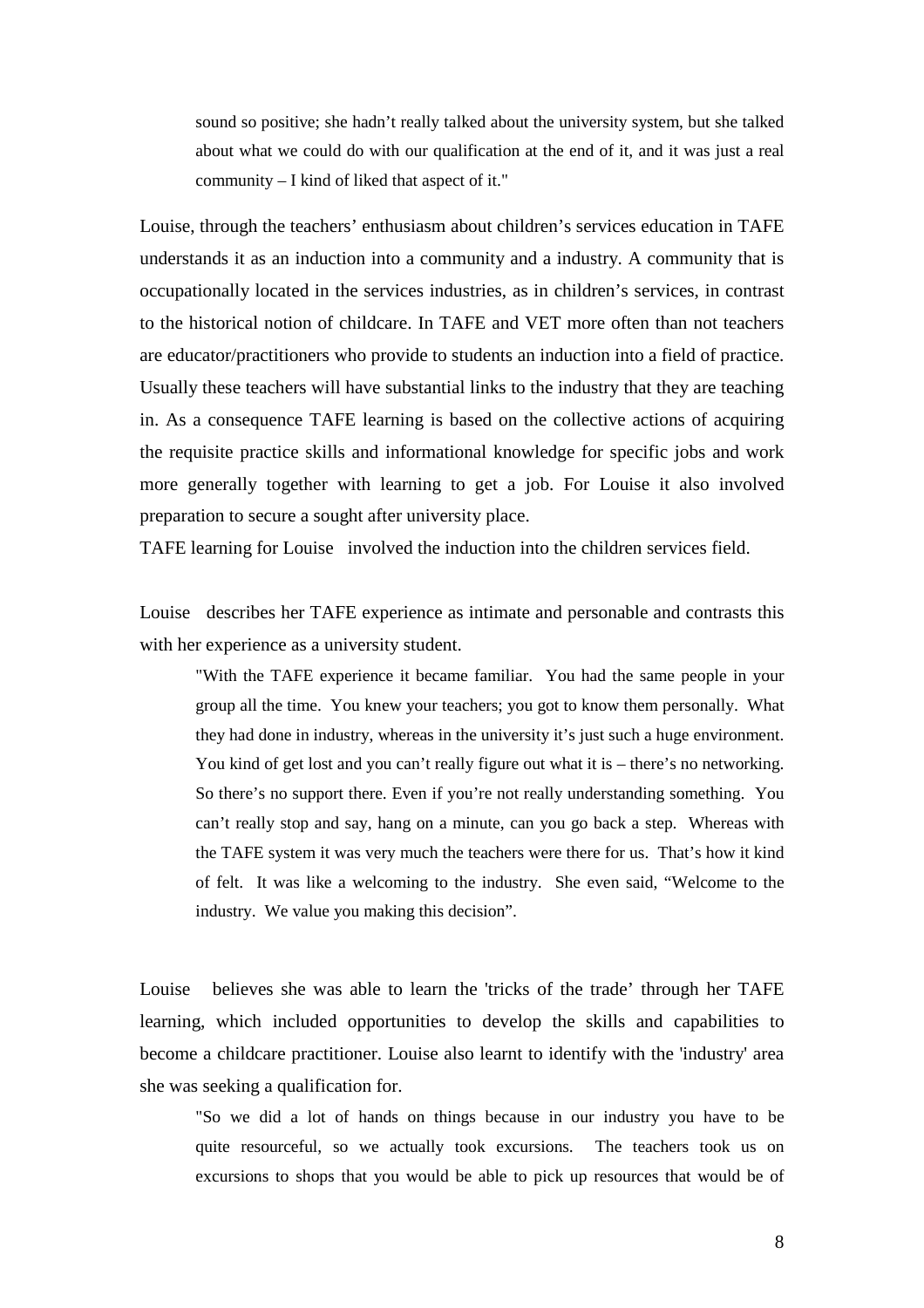value. You were learning the tricks of the trade, so to speak. You weren't just learning just this whole theory – you had these skills when you got out in the industry, that you could take with you"

The telling theme in Louise's interview was the persistence of the acquisition and exposure to practice based learning. Doing 'hands on things' signals the division between hands and minds that is often used as shorthand to distinguish between academic and vocation learning. This distinction is inherently a hierachical relationship with the 'head'.or the academic' having more worth both generally and in the currents of tertiary education internationally. In describing her TAFE learning Louise reflects on her motivation to pursue tertiary studies for her won benefit. Louise comments on the competency mode of her learning and the eventual output of such learning as a 'qualification', as the minimum dividend.

I'm doing this for myself. But there were dark times when you thought I'm doing all this work and all I'm getting out of it is a qualification that someone next to me, who's doing nothing, can pretty much get. And it's really disheartening–very disheartening."

Pathways between TAFE and university are not clear-cut as a result of the differing pedagogical modes. The focus on competency, and the concomitant conflation of knowledge with skills in TAFE learning, obscures the epistemological basis of the learning. Obtaining credit for completed learning is a fraught task that occurs unevenly and with inconsistencies in the Australian tertiary education systems. Louise was given a year and a half of credit when entering her degree program. This means that all up Louise studied four and half years to achieve a certificate, a diploma and a degree.

 "In my industry particularly, having your diploma kind of only gets you so far. It only gets you to work in a childcare centre and, for me, my passion was with particularly the three to four age group – four to five. And to secure a job in the industry it's better to have your Bachelor in Education, because they want to secure kindergarten teachers, so they get funding from the government. It was a little bit about pressure, but it was also about extending my skills. I thought that obviously university can offer me something else as well. The degree I chose also equips me to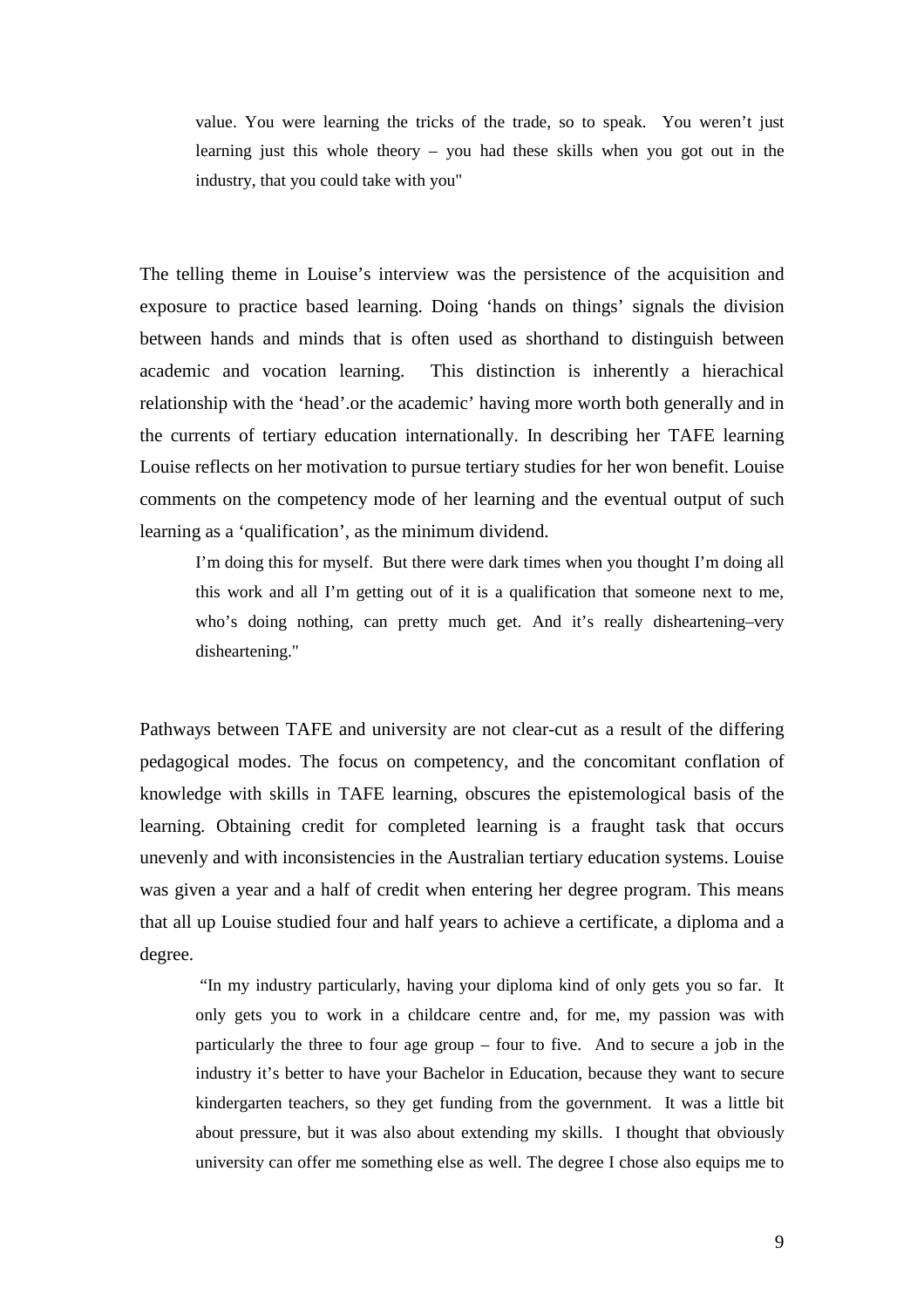be a primary school teacher, so it's just great to constantly have that extra benefit, so that I can choose what I want to do, and constantly evolve."

It is ultimately the higher education organisation, that is the university that accepts a VET/TAFE graduate who determines how much, if any, credit will be given for the studies taken. This process involves assessing the content of the study and taking into consideration the level of the qualification achieved. This not only indicates the hierarchy between vocational education and training and higher education but signals that each sector is engaged in the provision of learning premised upon differing epistemological basis.

## **David**

David's experience of TAFE learning provides a clean progression through the Australian Qualifications Framework (AQF) levels. David undertook a certificate four qualification, then a diploma in a related area and then completed a degree. David used his TAFE learning for both work purposes by getting a qualification and as he says, 'a reintroduction to further study'. Without detailed knowledge of the AQF David was aware that through TAFE study he could build a pathway of further learning.

"I've been traveling, and I had some interest in working in disability field. I knew I'd need a qualification to get into disability work. Although I had also known at work where I would need a qualification through a friend of a friend, so I knew there were two streams to do it. Either just go and do it, or actually go and learn. And I was probably having not been at school for seven years I was actually really interested in going back into study. Even then I knew I was going to continue on and do more studies. It was sort of a reintroduction to school."

David undertook and completed a Certificate IV in Disability Work, a Diploma of Community Development and a Bachelor of Human Services Work

Like Louise, David had his own preconceived notions of TAFE and what he would more than likely get out of TAFE learning. David was surprised at the quality and level of education he encountered.

"I expected the really kind of basic skills that you would need. I didn't think I'd get as much theory as I did, but I think that was a lot to do with the teacher, because a lot of that was probably over the head of a lot of students who were rocking up for that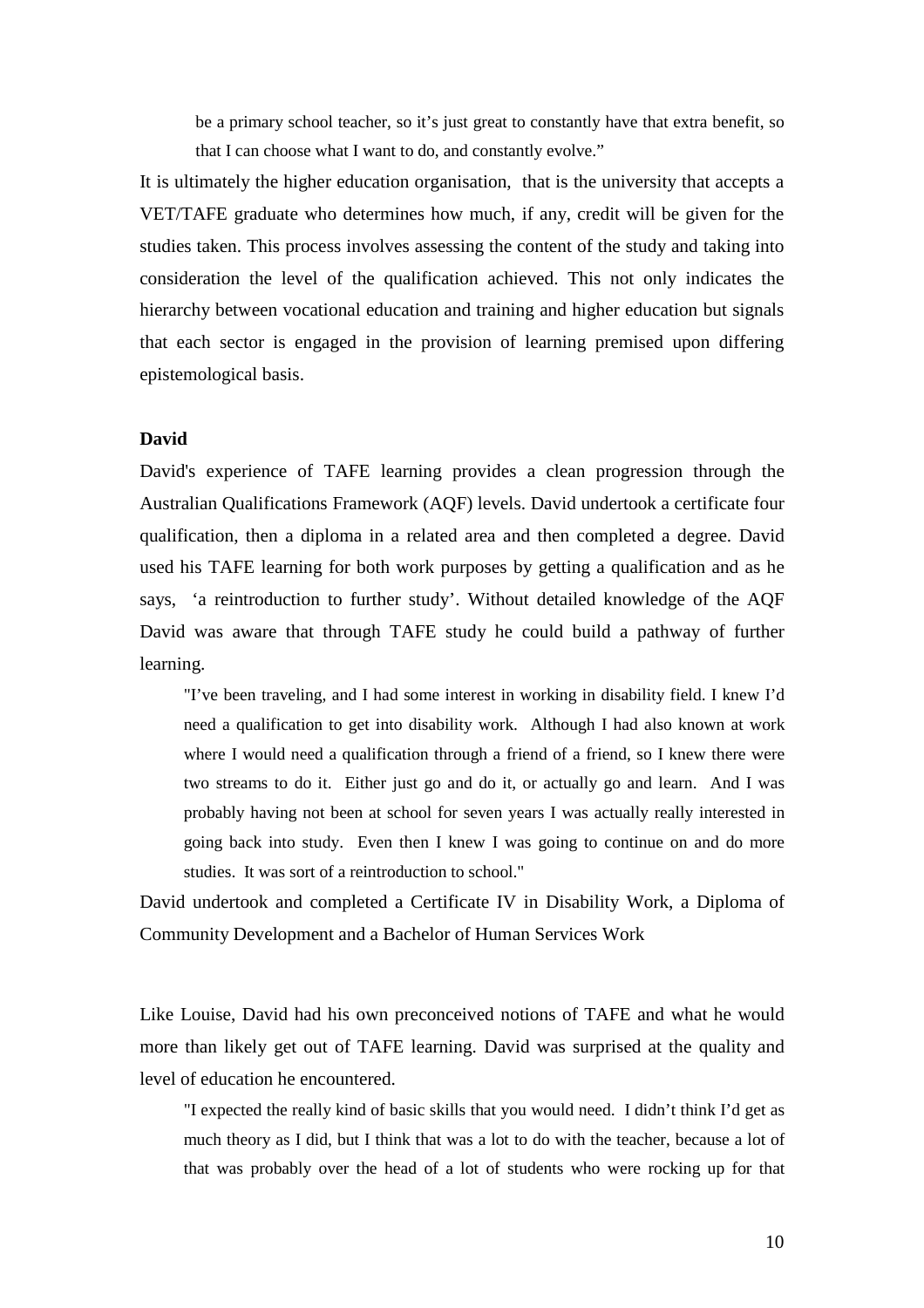particular course, but it was delivered in a way that brought everyone in to it. I didn't expect that. I thought Disability studies would be this is how you work with someone with an intellectual disability, this is how you work with someone with a sight disability, this is your personal care training. I didn't expect as much theory.

The historical role of TAFE being the major institution engaged in trade training leads to a perception of TAFE that overemphasises skills training at the expense of recognising the equally important and long tradition of knowledge based education and training that has always underpinned vocational as well as trade and technical education. The action involved in carrying out a skill is always underpinned by knowledge and TAFE learning has always engaged in the development of skills alongside the teaching of theory. But this theory is more often than not connected to practice, in a practitioner sense. This is more than a case of being exposed to contextualised theory, it is more about knowledge about practice.

Undertaking TAFE learning provided David with a reintroduction to tertiary education. For David TAFE proved more successful than his earlier experience in a Bachelor of Nursing program. Although David was surprised at the theory he encountered in his TAFE learning he also didn't anticipate the competency format that informed and underpinned his TAFE learning in disability.

"I dropped out of uni in second year Nursing in '90, and I went back in '98, so it was eight years. Walking in an institution, a building, I was quite anxious about going back in. Perhaps because the second year at uni wasn't great for me in terms of pass and gradings and things. So maybe a bit of concern about how hard is this course going to be? Am I going to be up for it and things. But I found it to be very practical, and as long as you turned up, and actually contributed the marks were there. It's a competency, non-competency thing: you pass/fail. I guess I found that to be a little bit I wasn't expecting that."

David in reflecting on the personal anguish involved in returning to tertiary education underlines how previous educational experiences continue to influence perceptions and affect education choices individuals make. The difficulty of learning is weighed up in terms of David's personal abilities to rise to the challenges. 'Am I going to be up for it', as he says emphasises the importance people place on being able to comply with the teaching, learning and assessment requirements. David, in not expecting the 'competency thing', describes the TAFE learning experience as practical and requiring the minimal effort of turning up and completing your work. In his view the competency is understood to obscure the personal effort that is invested by students,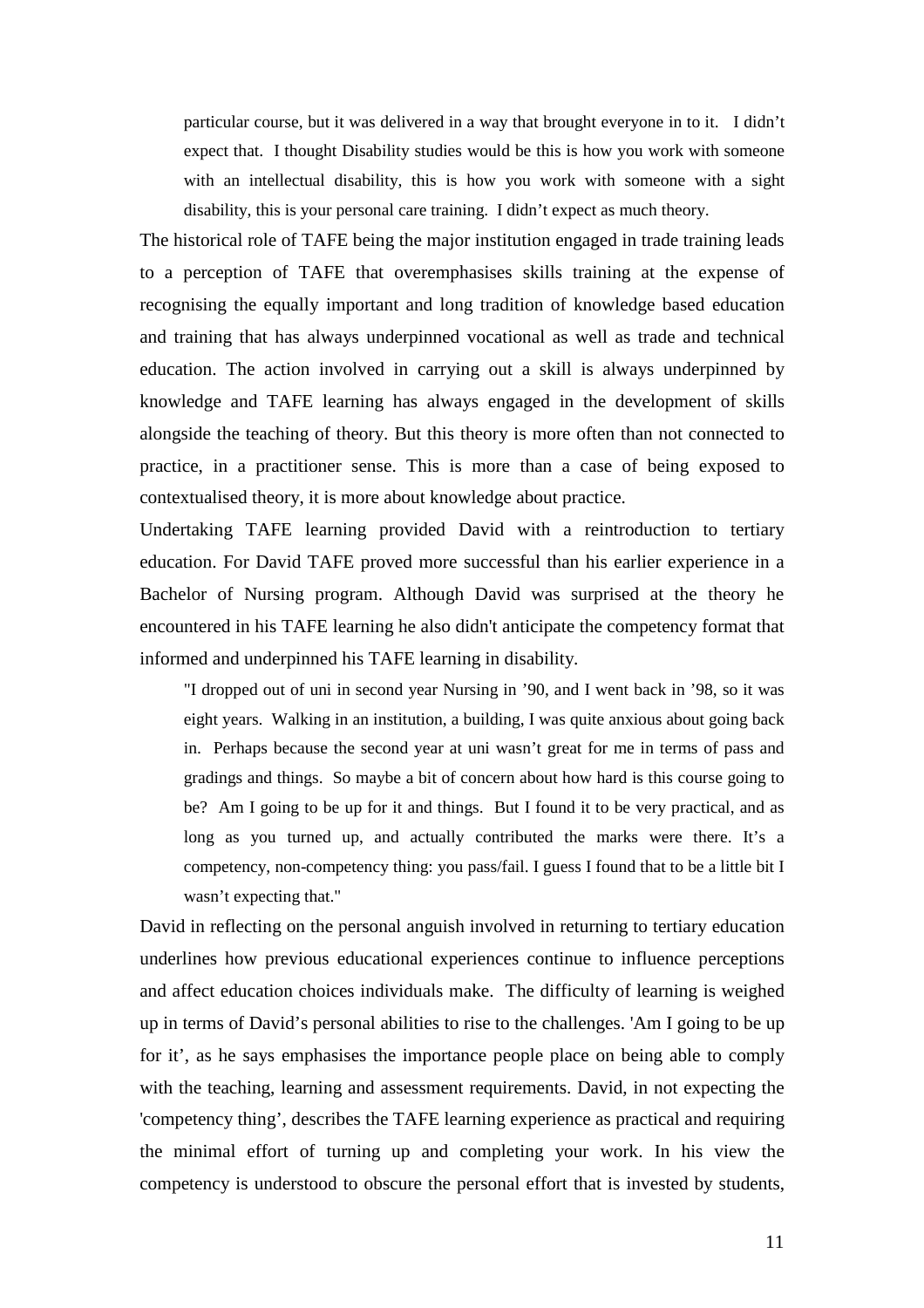in that 'turning up' becomes an indicator of success.

In relation to the competency based approach that informs the training package construct that underpins TAFE learning David describes the inadequacy of competency in providing him with a detailed assessment of his learning and study efforts. It was the qualitative feedback provided by teachers that David found useful to understanding his own development and learning. As a concept competency emphasises the performance and assessment of skills. It is concerned with whether or not an individual can perform a task or skill. These tasks and skills are job related and occupationally bound and overlook the skills and abilities involved in the activities of learning that are increasingly required in navigating uncertain work choices. Skills acquisition is indeed related to competence but skills acquisition cannot occur if an individual doesn't have the requisite abilities required for the processes of successful learning.

"It entirely depends on if you get a paper back that says competency and there's nothing else written on it, it's meaningless. You might have had a 51% and you might be just in the ballpark, or you might be really academically showing some signs that you should be doing more study. So that to me was a bit of a problem. If the paper came back with a competency and some very thorough comments around the arguments in the paper and what needed to be covered etc. then that was fine – I was happy with that. But just as a competency/non-competency, no, I wasn't very happy with that. So it depended on the teacher. Some teachers put fantastic comments and gave me great direction and actually encouraged me from that stuff to go on to study more, whereas other teachers just it was simply a grade."

Industry played an important role in VET reforms by determining the industry standards in the unit of competency construct. David reports the role of teachers in supporting student learning within the training package regime as important in guiding his learning, through encouragement and direction. For David the direction provided by his teachers maintained his interest in further study. By combining work and study David pursued further TAFE learning

"I continued to work in the disability field. But I think I was still hungry for more education, and got a lot out of that first year in completing something – at that higher education level - yeah, I wanted to go further.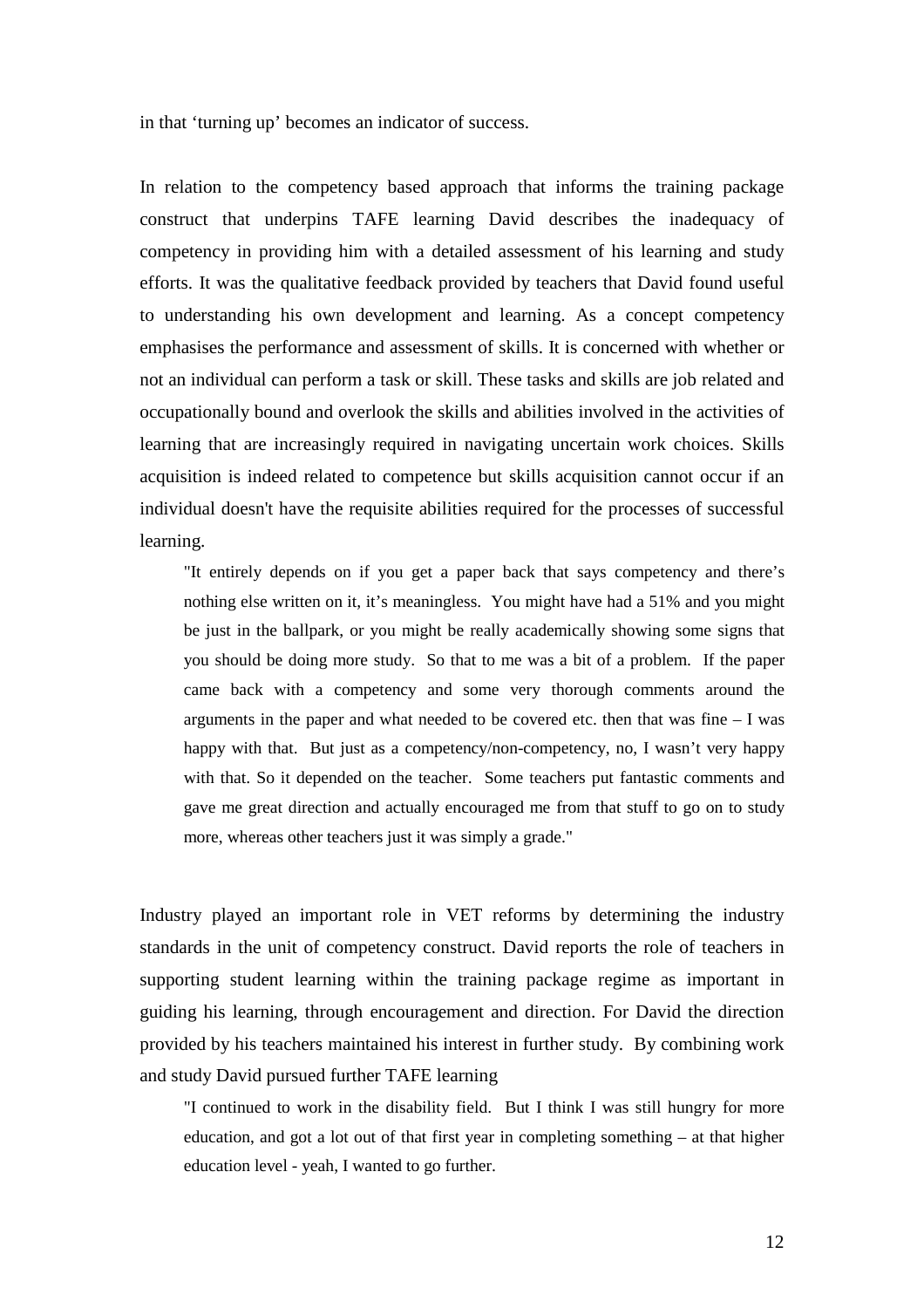During that first year of study I was looking at other courses that were there, and during the second half of that Certificate IV, students and teachers were talking about, okay, well, what's next? What happens after this year? I guess courses were discussed within that context. "

David chose to carry out study in a diploma of community development. In choosing this course David was seeking a broader based qualification for the social and community services sector. The disability course was a good but narrow in terms of his individual work aspirations. David was very clear about the relationship between qualifications and work options and his personal need to navigate the labour market in a way that would meet his requirements.

"The idea of a qualification was certainly appealing because I knew I started to look for work above and beyond what I was doing at the time, so my understanding of the work was at that point was a qualification meant a better job. And it demonstrated that you were capable of accomplishing things, so, yeah, I did want to do it for that reason. And also to challenge myself as well; having come back into study again. Which was a lot of the reason I was studying, for personal development and challenges."

David believed that gaining qualifications reflected on his ability to accomplish and achieve things. This is understood as being directly related to the personal dispositions of being someone who was able to commit to study and do it successfully. In his own words it was about his own 'personal development'.

David completed one year of full time study to achieve his certificate IV in disability and a further two years full time study to achieve his diploma in community development. After completing three years of TAFE study David followed through in pursuing university study.

"I probably should say during the second year of the diploma I was made aware of the option of going to university after the diploma, and on completion of the diploma if you were eligible if your marks were reasonable, and you submitted (you had to submit some papers that you'd done) you'd be eligible for going into basically a third year university course – Bachelor of Social Science. That was a bit of an impetus for me. I really wanted to do that for a lot of reasons. One to get to that university level of study….once I was aware of that, and then heard of this opportunity to go to university as well, and basically to knock out of two years of university, and just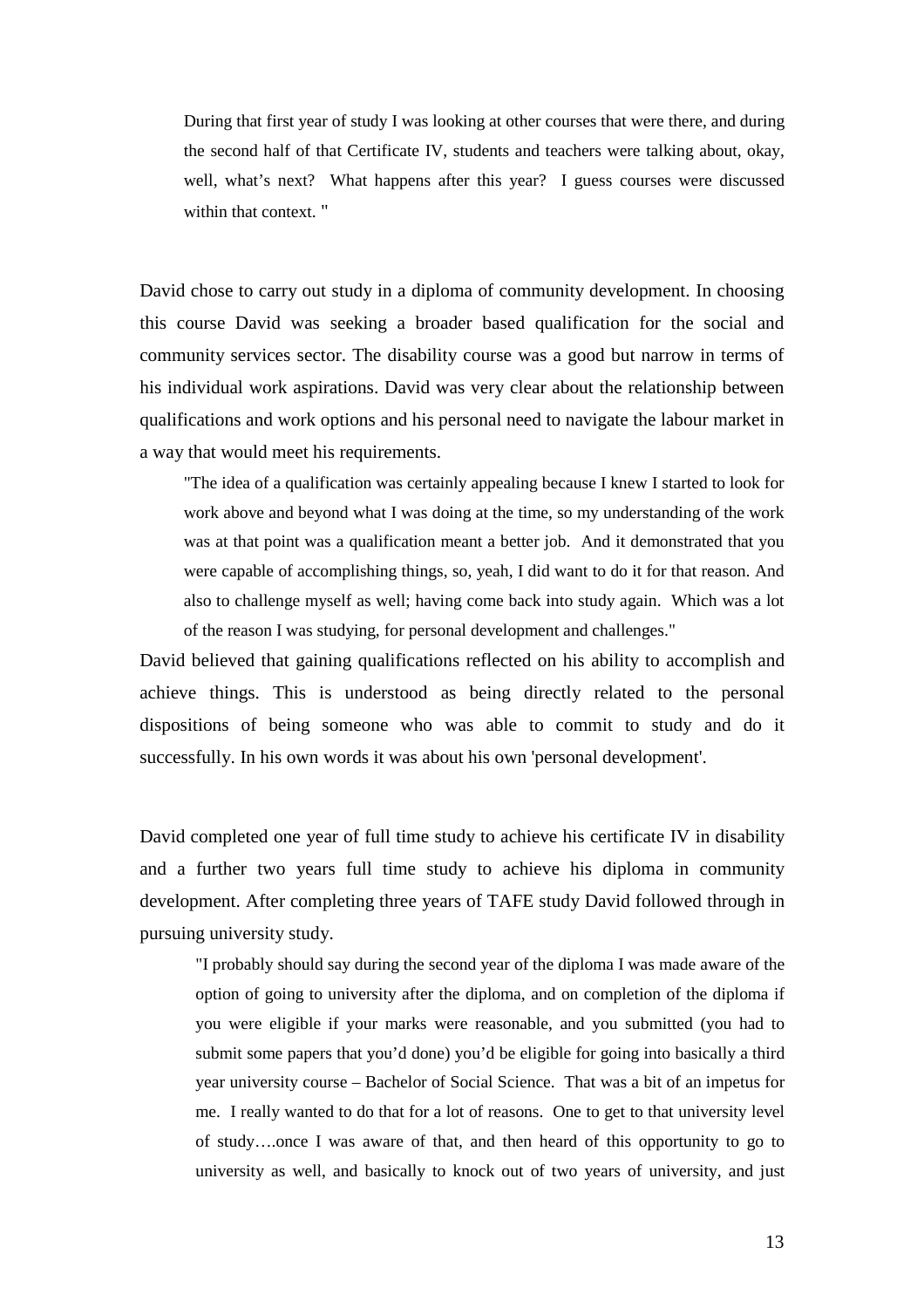complete a third year, that was appealing. That was really appealing."

The imprimatur of a degree was important to David. The degree David completed was specifically targeted to students who had completed a two-year community services diploma in welfare or community development. The degree didn't include a major study and was customised to an audience of VET graduates in the Humans services industry. As a result of very well developed and defined pathways between his TAFE learning and university David was able to complete his degree with one year full time study. David had undertaken his TAFE learning in a dual sector organisation that is a university with a TAFE division. This contributed to the relative ease in articulation between TAFE learning and university learning for David.

In discussing the choice to pursue further study at a university level David talked about some of the difference between TAFE and university. David commented on the expense of his degree study. This is not the case generally in Australia as there are distinctive differences between the VET sector and university learning, often exacerbated by misunderstandings and misinformation about how each sector operates. The introduction of competency based training into VET further contributed to the differences and lack of awareness between the two sectors. The degree taken up by David was developed specifically for a professional industry need and for TAFE students seeking articulation. David describes the nature and character of the degree:

"Bachelor of Social Science in Human Services strain. So it was a degree without a major subject. It was mainly subjects around the politics and sociology, political history – that sort of strain. Behavioral Science. And that was fee based, so I went from the TAFE being very reasonably priced and affordable, in terms of fees and things, into university where subjects were quite expensive."

There is a long history of an uneven parity of esteem between TAFE learning and university learning. University learning has always been held in higher regard than TAFE learning and subsequently university study attracts higher costs in comparison to TAFE study. David believes TAFE was reasonably priced whereas university study is described as 'quite expensive'. Such an observation highlights the access and equity implications for post secondary participation in education but also the disparity in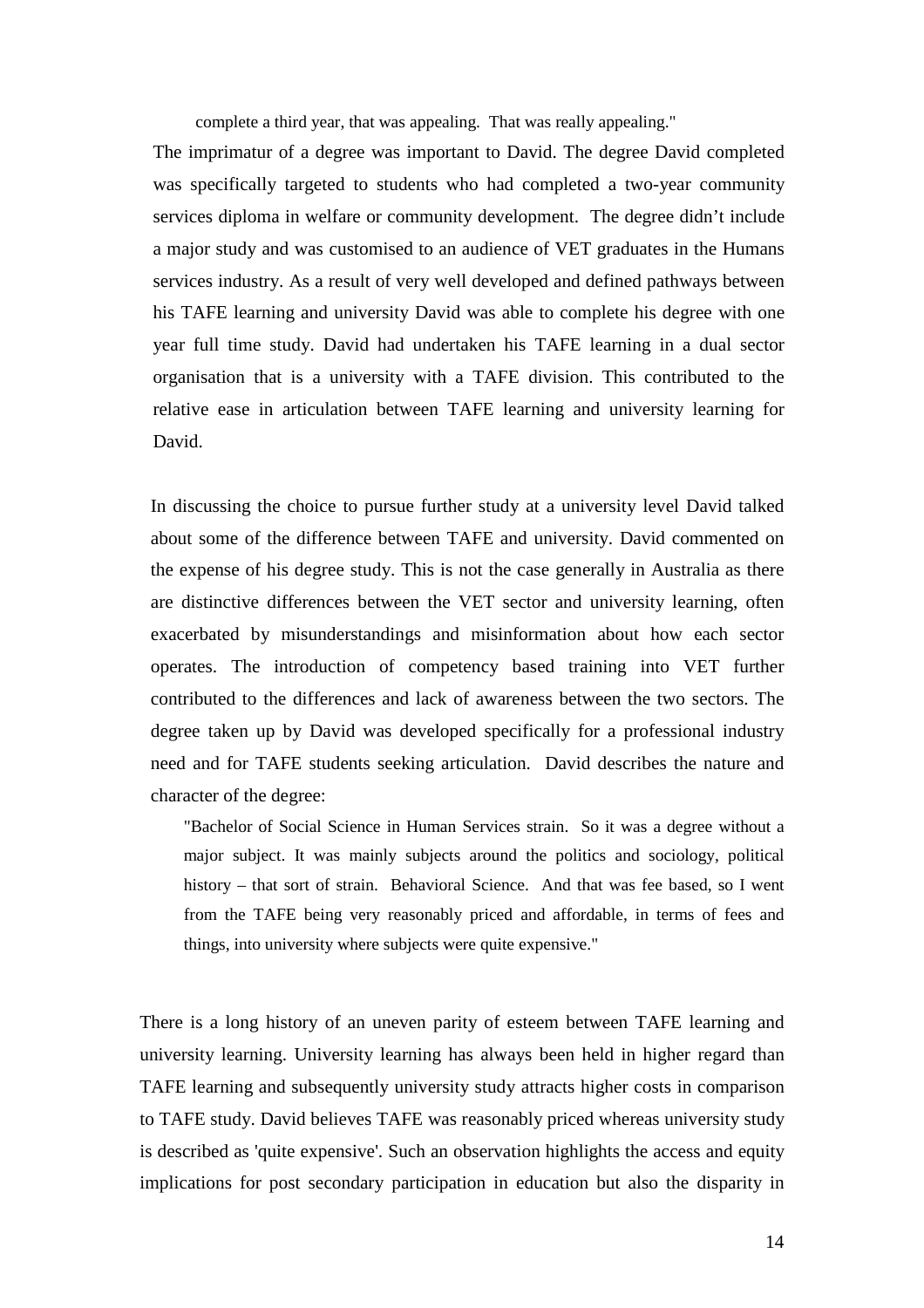understanding the respective educational remit of TAFE and university teaching and learning. In an education market it is often argued that value is connected to price. Such arguments overlook the broader and the more important moral implications of the social costs of exclusion from education.

### **Conclusions on credit**

Louise and David's experience illuminate the many issues and difficulties in achieving credit to making and keeping a learning career viable. The differences in these two peoples experiences in a similar vocational and industrial sector highlights how nuanced differences are within VET/ TAFE learning. To achieve credit transfer is dependant upon near or proximal 'equivalences'.

Credit transfer arrangements are the processes used by institutions or faculties/schools/departments to determine the type and amount of credit to be granted to a student on the basis of relevant prior or concurrent formal studies. Credit transfer from VTE to higher education involves establishing and recognising an equivalence of learning outcomes between parts of the VTE qualification and parts of the higher education qualification, and granting credit to the student in the higher education qualification on the basis of satisfactory completion of the relevant VTE studies (Phillips KPA: 2006, p. 32).

What contemporary tertiary students' experiences show is that learning careers and the episodes of learning and patterns of credentialing they are pursuing are not easily reducible to equivalences but are notoriously different. It is these differences and the idiosyncratic learning careers that people are now making for themselves through education systems, and work and employment experiences that claims for a more truly inclusive and fair 'credit transfer' process rest. Old hierarchies only continue to serve those with credit advantage and disadvantage those whose qualifications and learning experiences don't qualify for credit. Fortunately for Louise and David, their credit transfer were pre-arranged and tailored to their particular courses of study, this is not always the case for the many others.